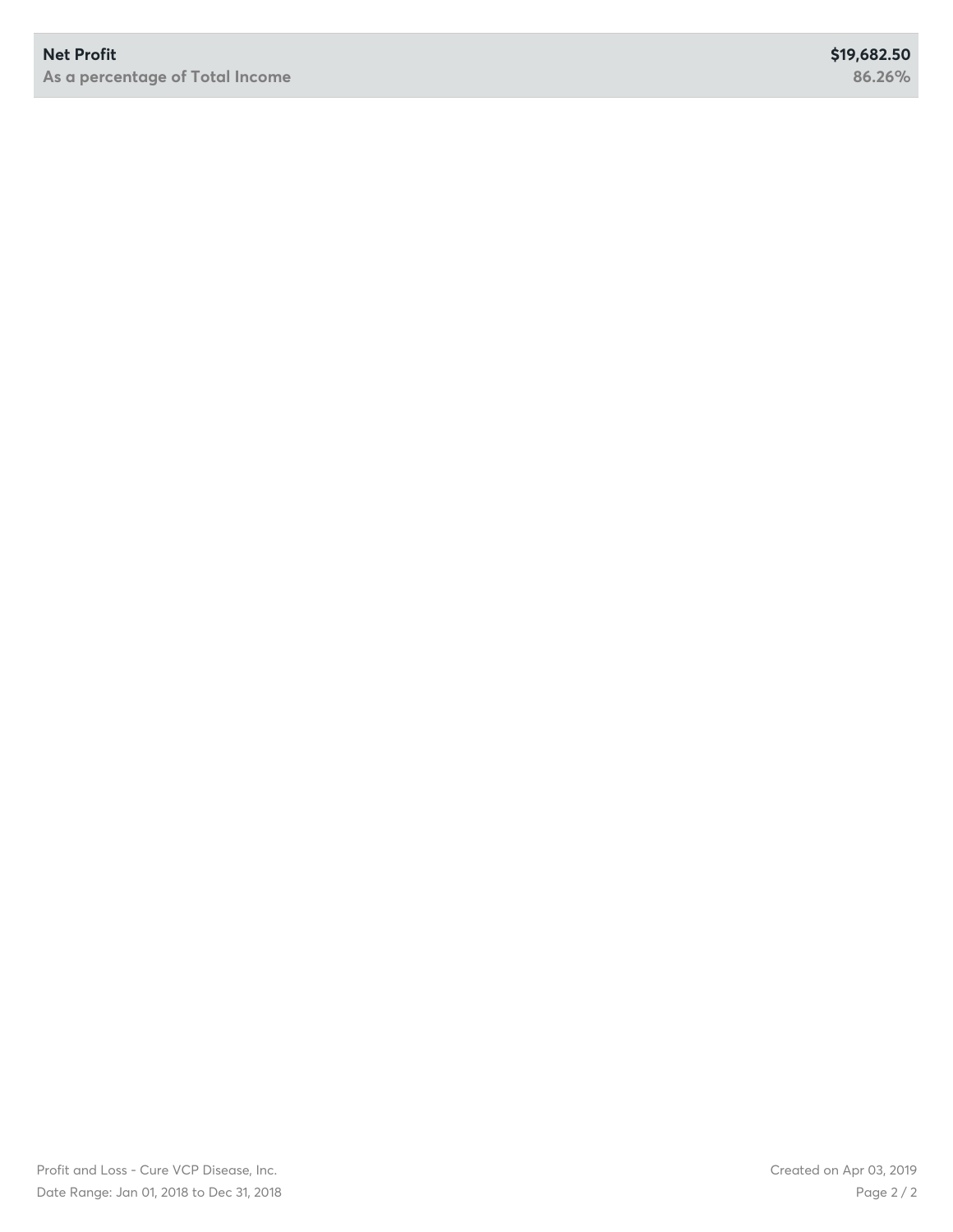## Balance Sheet

## **Cure VCP Disease, Inc.**

As of Dec 31, 2018



| <b>ACCOUNTS</b>     |                                    | Dec 31, 2018 |  |  |
|---------------------|------------------------------------|--------------|--|--|
| <b>Assets</b>       |                                    |              |  |  |
|                     | <b>Cash and Bank</b>               |              |  |  |
|                     | <b>BUSINESS CHECKING</b>           | \$19,673.51  |  |  |
|                     | PayPal                             | \$8.99       |  |  |
|                     | <b>Total Cash and Bank</b>         | \$19,682.50  |  |  |
|                     | <b>Other Current Assets</b>        |              |  |  |
|                     | <b>Total Other Current Assets</b>  | \$0.00       |  |  |
|                     | <b>Long-term Assets</b>            |              |  |  |
|                     | <b>Total Long-term Assets</b>      | \$0.00       |  |  |
| <b>Total Assets</b> |                                    | \$19,682.50  |  |  |
|                     |                                    |              |  |  |
| <b>Liabilities</b>  |                                    |              |  |  |
|                     | <b>Current Liabilities</b>         |              |  |  |
|                     | <b>Total Current Liabilities</b>   | \$0.00       |  |  |
|                     | <b>Long-term Liabilities</b>       |              |  |  |
|                     | <b>Total Long-term Liabilities</b> | \$0.00       |  |  |
|                     |                                    |              |  |  |

**Total Liabilities \$0.00**